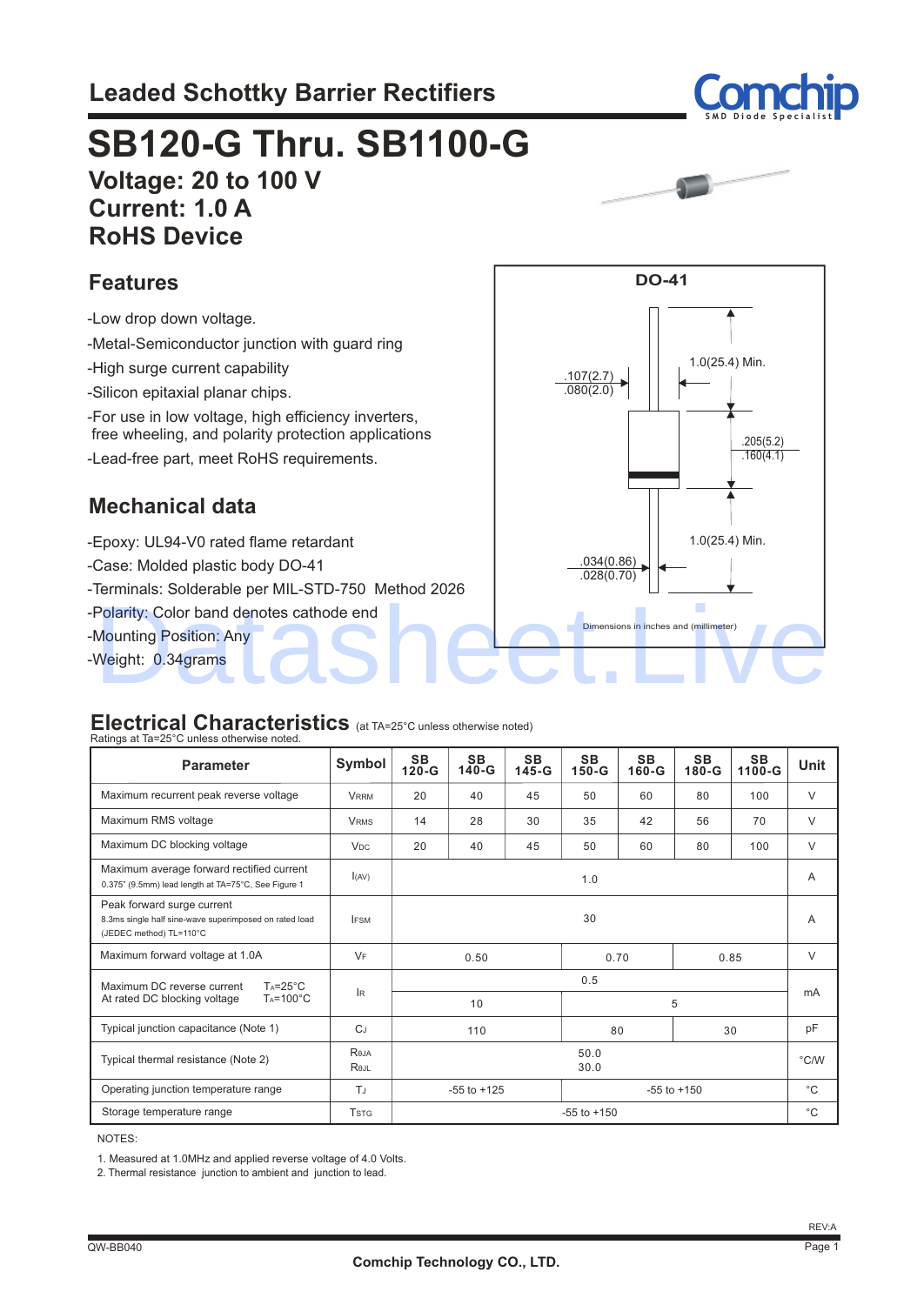

#### RATING AND CHARACTERISTIC CURVES (SB120-G Thru. SB1100-G)









Fig.5 - Typical Junction Capacitance





Fig.2 - Maximum Non-repetitive Peak Forward Surge Current





Fig. 4B - Typeical Reverse Characteristic

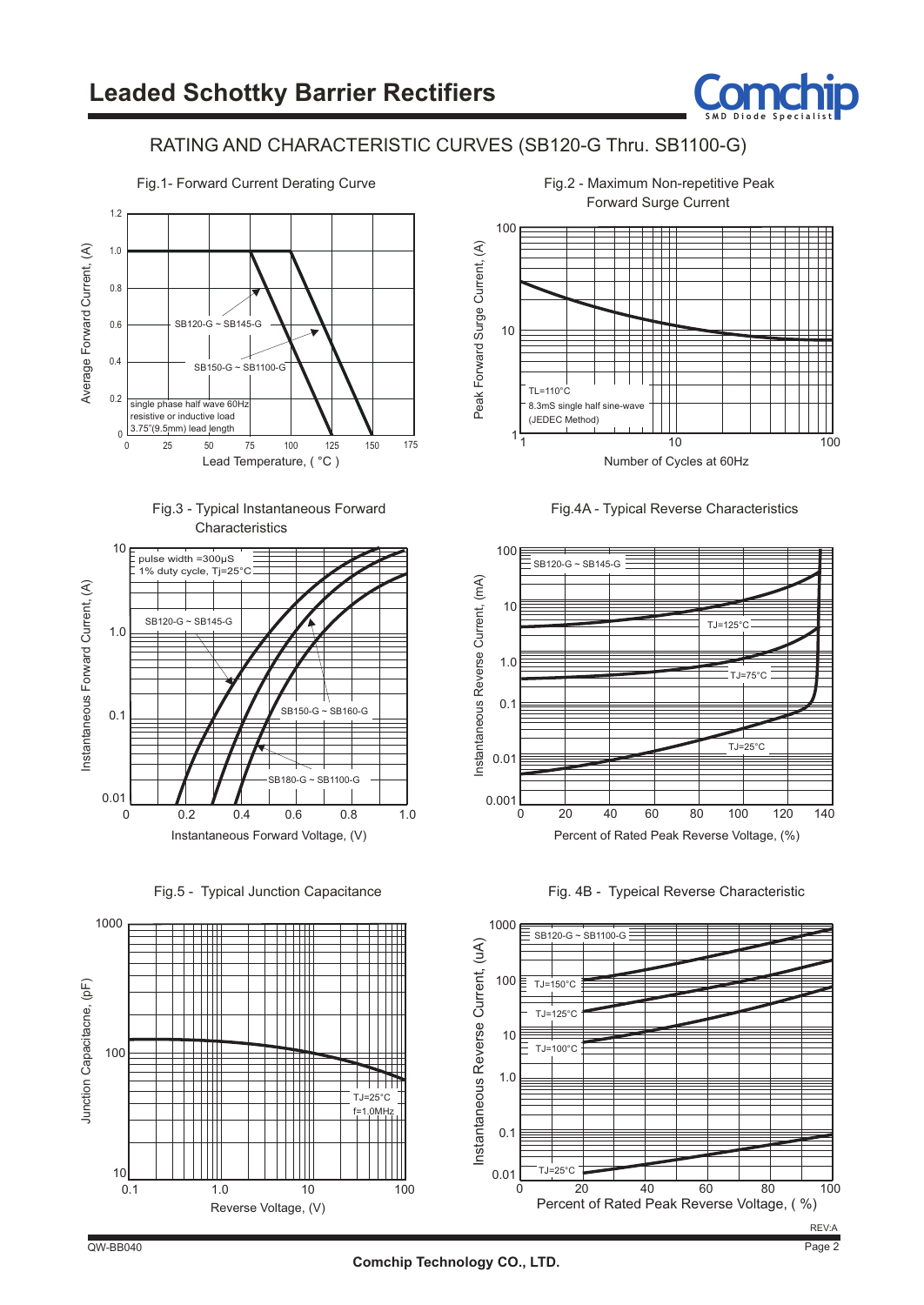

## **Marking Code**

| <b>Part Number</b> | <b>Marking Code</b> | <b>Packaging</b> |
|--------------------|---------------------|------------------|
| <b>SB120T-G</b>    | <b>SB120</b>        | REEL             |
| <b>SB140T-G</b>    | <b>SB140</b>        | <b>REEL</b>      |
| <b>SB145T-G</b>    | SB145               | REEL             |
| <b>SB150T-G</b>    | <b>SB150</b>        | REEL             |
| <b>SB160T-G</b>    | <b>SB160</b>        | REEL             |
| <b>SB180T-G</b>    | <b>SB180</b>        | REEL             |
| <b>SB1100T-G</b>   | SB1100              | REEL             |
| <b>SB120A-G</b>    | <b>SB120</b>        | <b>AMMO</b>      |
| <b>SB140A-G</b>    | <b>SB140</b>        | <b>AMMO</b>      |
| <b>SB145A-G</b>    | <b>SB145</b>        | <b>AMMO</b>      |
| <b>SB150A-G</b>    | <b>SB150</b>        | <b>AMMO</b>      |
| <b>SB160A-G</b>    | SB160               | <b>AMMO</b>      |
| <b>SB180A-G</b>    | <b>SB180</b>        | <b>AMMO</b>      |
| <b>SB1100A-G</b>   | SB1100              | <b>AMMO</b>      |
| <b>SB120B-G</b>    | <b>SB120</b>        | <b>BULK</b>      |
| <b>SB140B-G</b>    | <b>SB140</b>        | <b>BULK</b>      |
| <b>SB145B-G</b>    | <b>SB145</b>        | <b>BULK</b>      |
| <b>SB150B-G</b>    | <b>SB150</b>        | <b>BULK</b>      |
| <b>SB160B-G</b>    | SB160               | <b>BULK</b>      |
| <b>SB180B-G</b>    | <b>SB180</b>        | <b>BULK</b>      |
| <b>SB1100B-G</b>   | SB1100              | <b>BULK</b>      |



**XXX / XXXX = Product type marking code**

#### Note:

1) Suffix code after part number to specify packaging item .

| <b>Packaging</b> | Code |
|------------------|------|
| <b>REEL PACK</b> |      |
| AMMO PACK        | Д    |
| <b>BULK PACK</b> | R    |

## **Standard Packaging**

|                  | <b>REEL PACK</b>     |                            |  |  |
|------------------|----------------------|----------------------------|--|--|
| <b>Case Type</b> | <b>REEL</b><br>(pcs) | <b>Reel Size</b><br>(inch) |  |  |
| <b>DO-41</b>     | 5.000                | 13                         |  |  |

| <b>Case Type</b> | <b>AMMO PACK</b>    |  |  |
|------------------|---------------------|--|--|
|                  | <b>BOX</b><br>(pcs) |  |  |
| <b>DO-41</b>     | 5,000               |  |  |

| <b>Case Type</b> | <b>BULK PACK</b>    |  |  |
|------------------|---------------------|--|--|
|                  | <b>BOX</b><br>(pcs) |  |  |
| <b>DO-41</b>     | 1000                |  |  |